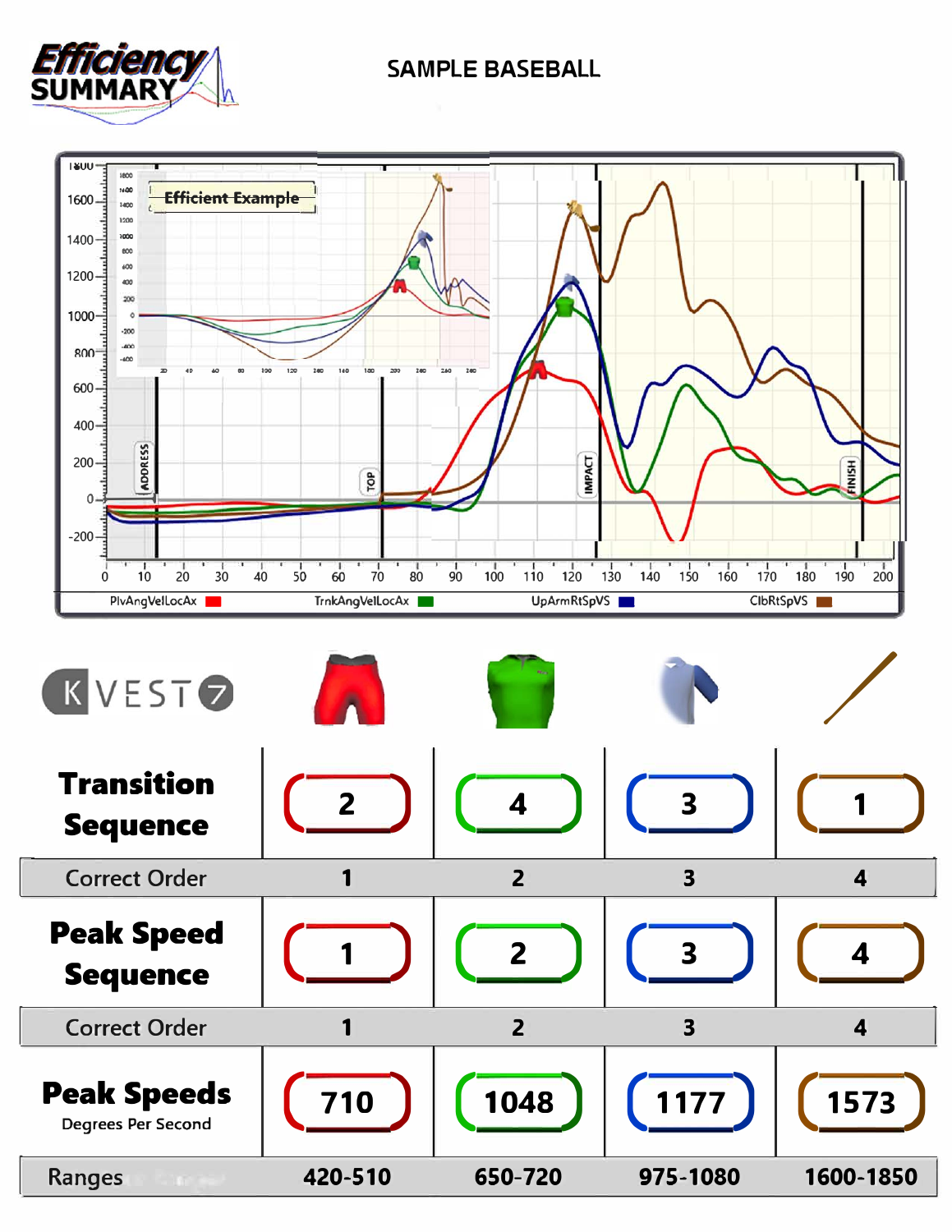

## **SAMPLE BASEBALL**

**2017080S101608**